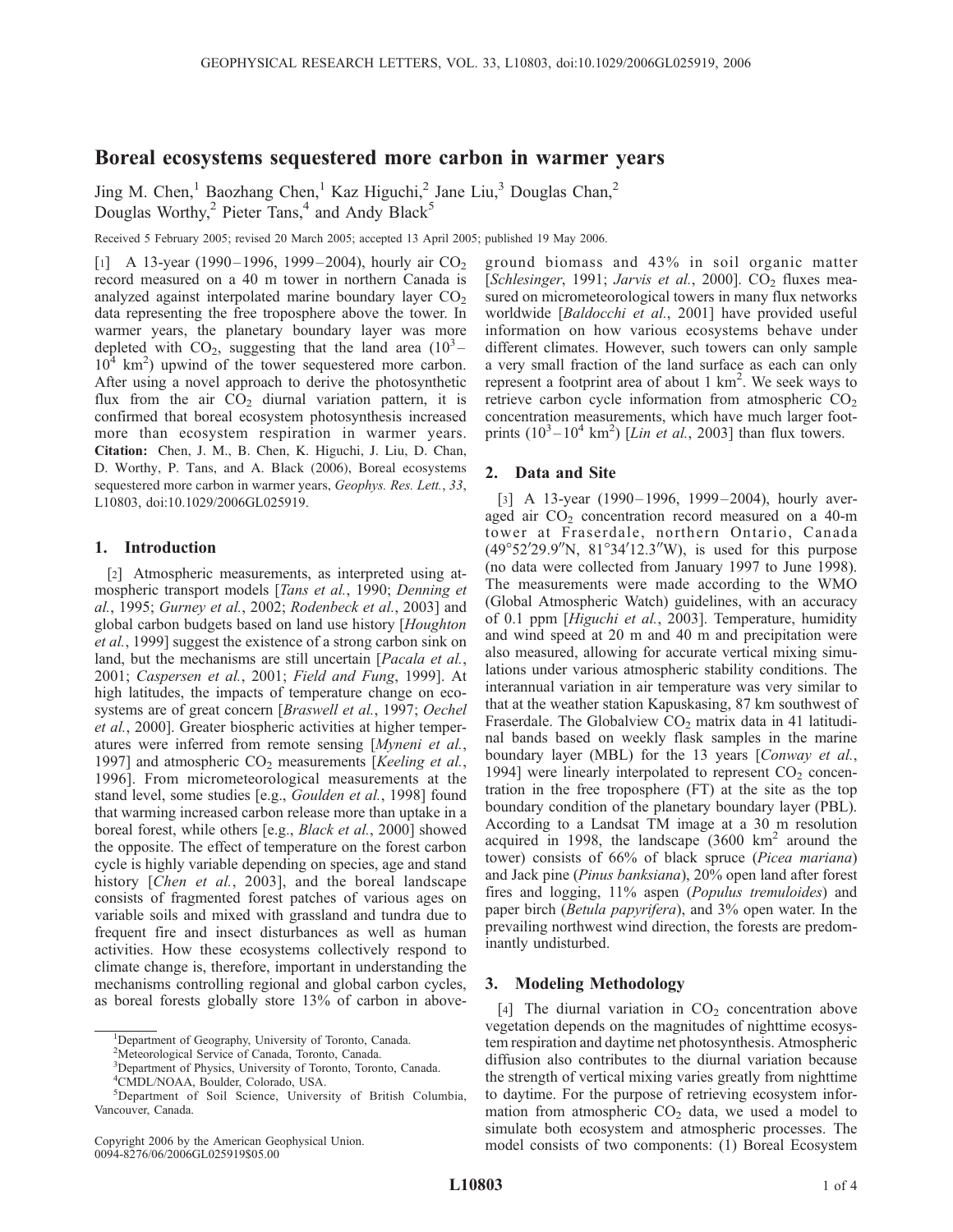

Figure 1. An example of modeled and measured hourly values of atmospheric  $CO<sub>2</sub>$  on 11 July 1996 at 40 m at Fraserdale. The agreement indicates that both ecosystem metabolism (photosynthesis and respiration) and atmospheric diffusion are well modeled. A new series is obtained from sunrise to sunset (indicated by triangles) after turning off the gross primary productivity (GPP) in the model. In the absence of GPP, the concentration remained higher than the corresponding measured values. The vertical line is the difference between measured and simulated (with  $GPP = 0$ )  $CO<sub>2</sub>$ , that is,  $\Delta C<sub>i</sub>$  used for estimating the cumulative difference resulting from GPP since sunrise.

Productivity Simulator (BEPS) [Liu et al., 2002], which simulates ecosystem processes including water balance, photosynthesis [Farquhar et al., 1980], and autotrophic and heterotrophic respiration, and radiation and energy balances of the canopy and the soil surface; and (2) the Vertical Diffusion Scheme (VDS) [Chen et al., 2004], which simulates  $CO<sub>2</sub>$  diffusion within the planetary boundary layer (PBL) under both stable and unstable atmospheric conditions. The combined BEPS-VDS model simulated well the measured hourly  $CO<sub>2</sub>$  concentration at 40 m for the 13 years  $(r^2 = 0.71$ , the root mean square error, RMSE = 5.32 ppm,  $n = 103858$ ). For 10-day averaged hourly values, the agreement between measurements and the model is significantly improved ( $r^2 = 0.84$ , RMSE = 1.06 ppm, n = 11306) as the effects of horizontal advection and infrequent strong vertical diffusion associated with synoptic events become less significant in longer time periods. The 10-day averaged diurnal amplitudes of measured and modeled  $CO<sub>2</sub>$  agree very well ( $r^2$  = 0.96) over the 13 years.

[5] In order to gain information on ecosystem behavior, a methodology is developed to separate the effects of atmospheric diffusion and ecosystem metabolism on the  $CO<sub>2</sub>$ concentration measurements. Figure 1 shows an example of measured and simulated hourly  $CO<sub>2</sub>$  concentrations on a typical day (11 July 1996). The simulated values generally follow closely the measured values in the diurnal cycle. To investigate the effect of daytime photosynthesis on the measured  $CO<sub>2</sub>$ , we turned off the gross primary productivity (GPP) in BEPS from sunrise to sunset. As shown in Figure 1, the simulated  $CO<sub>2</sub>$  with GPP = 0 increases considerably from the measured  $CO<sub>2</sub>$ . This increase is expected as the carbon uptake by photosynthesis is artificially terminated while the total ecosystem respiration (both heterotrophic and autotrophic) remains unchanged. As atmospheric diffusion is unchanged in both simulations and has the same effect on the measured and modeled  $CO<sub>2</sub>$ , the difference between the simulated and measured values is

therefore solely due to photosynthesis. In this way, the signal of photosynthesis is extracted from the  $CO<sub>2</sub>$  time series. Physically, the hourly average difference in  $CO<sub>2</sub>$  $(\Delta C_i)$ , in ppm) between the measured and simulated (with  $GPP = 0$ ) cases reflects the accumulating reduction of  $CO<sub>2</sub>$ by GPP. Assuming that this reduction is uniform in the mixed layer, the simulated mixed layer height  $(z<sub>i</sub>)$  and the average dry air density  $(\rho_{air})$  can then be used to estimate the time-integrated (since sunrise) GPP per unit surface area as  $\Delta C_i \rho_{\text{air}} z_i$  (mol m<sup>-2</sup>). As the air moves across the landscape, this effect of GPP on air  $CO<sub>2</sub>$  gradually accumulates. For hour  $i$  after sunrise, the total accumulated effect is  $\Delta C_i \rho_{\text{air}} z_i$ , and GPP in this hour is  $(\Delta C_i \rho_{\text{air}} z_i$  - $\Delta C_{i-1}$   $\rho_{\text{air}}z_{i-1}$ , in mol m<sup>-2</sup>). The daily total GPP then equals  $\sum_{n=1}^{S S}$  $\sum_{i=SR+1} (\Delta C_i z_i - \Delta C_{i-1} z_{i-1}) \rho_{\text{air}}$ , where SR is the hour

of sunrise and SS is sunset. The accumulation of this photosynthesis effect starts at sunrise and moves with the air from sunrise to sunset, and the tower  $CO<sub>2</sub>$  measurements therefore integrate the influence of the land surface of daily air travel length upwind of the tower. This simple methodology makes no assumptions related to horizontal homogeneity. Since no flux measurements were made at the Fraserdale site, this methodology was validated at a tower flux site in a black spruce forest in Saskatchewan, where the upwind area is covered by forests of similar density. Half hourly carbon fluxes in 1999 were converted into GPP using an existing method developed at the Saskatchewan site [Griffis et al., 2003], and the concentration-derived daily GPP was highly correlated with that derived from eddy covariance flux measurements ( $r^2 = 0.82$ , RMSE =  $0.11 \text{ g C m}^{-2} d^{-1}$ , n = 186).

#### 4. Results and Discussion

[6] A simple analysis of the  $CO<sub>2</sub>$  record against FT data reveals important temperature- dependent ecosystem signals (Figure 2a): the annual mean difference in  $CO_2$  ( $\Delta C_{\text{FT-PBL}}$ ) between FT and the daily minimum measured at 40 m increased with the annual mean air temperature. The daily minimum  $CO<sub>2</sub>$  value represented closely the mean value in the well mixed PBL [Chen et al., 2004, 2005], and the daily  $\Delta C_{\text{FT-PBL}}$  resulted from the net difference between gross primary productivity (GPP) in daytime and ecosystem respiration (ER) in both nighttime and daytime, as well as the mixing between FT and PBL [Bakwin et al., 1998]. The increase in the annual mean  $\Delta C_{\text{FT-PBL}}$  with temperature suggests that GPP increased considerably faster with temperature than did ER. Daily balloon temperature soundings at Moosonee (200 km N from Faserdale) and Maniwaki (540 km SE) weather stations in the same years were used to determine the very weak correlations between the annual PBL height and the annual mean temperature ( $r^2 = 0.12$  and 0.19, respectively). The PBL height increased 2% and 5% from the coldest to warmest year at these two locations, respectively, and bias estimates in Figure 2a are based on the 5% increase. The difference in the frequency of southerly or northerly airflows was about 4% between two coldest (1992 and 1993) and two warmest (1999 and 2001) years. Since southerly flows had a lower  $CO<sub>2</sub>$ concentration than the northerly flows by  $\sim$ 1 ppm in the growing season (largest in the year), the flow direction had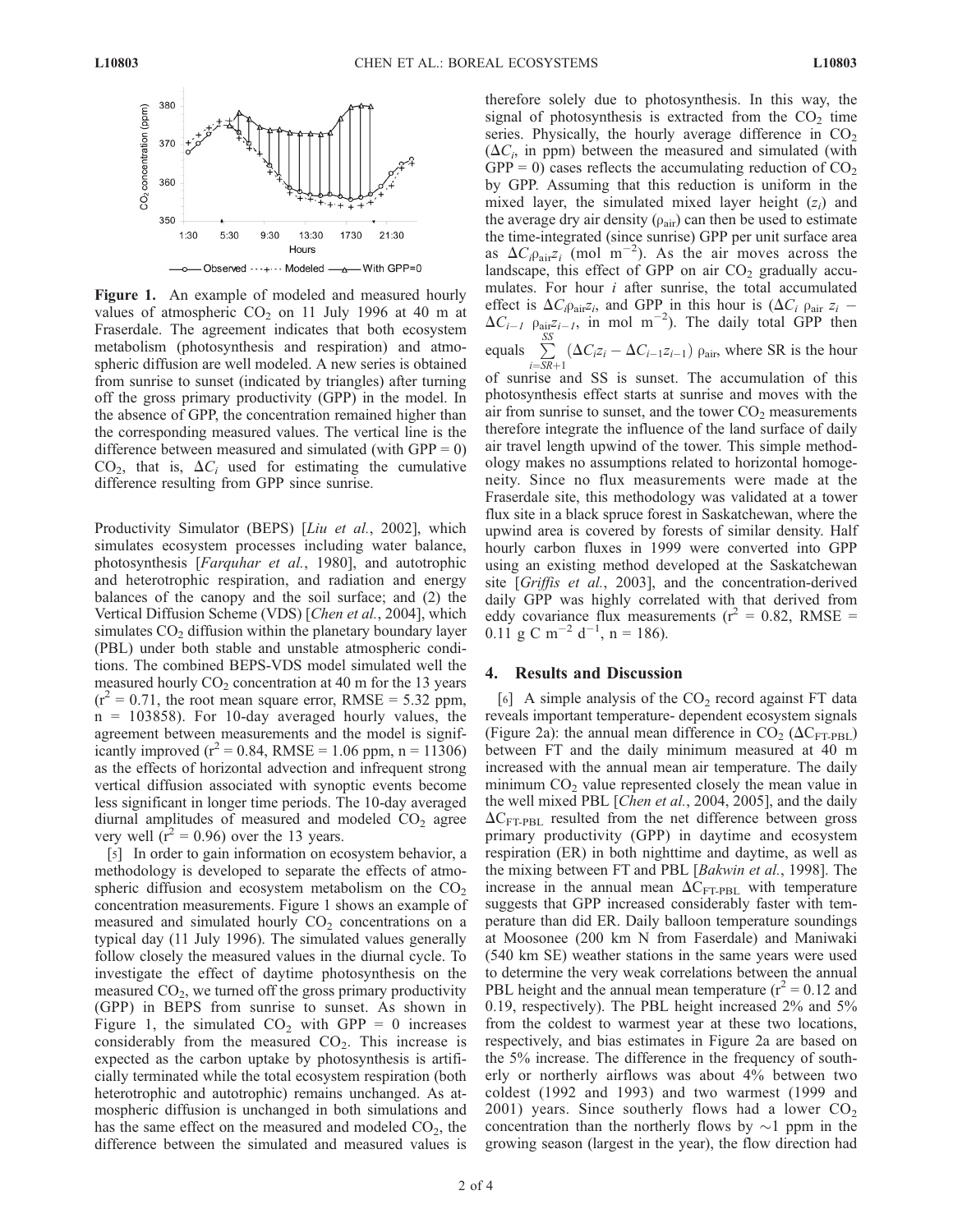

Figure 2. Interannual and seasonal temperature dependencies of atmospheric  $CO<sub>2</sub>$  over a boreal region. (a) The annually-averaged difference in  $CO<sub>2</sub> (\Delta C<sub>FT-PBL</sub>)$  between the daily minimum in the planetary boundary layer (PBL) and the free troposphere (FT) increased with air temperature. The vertical bars indicate bias errors due to temperature dependencies of the mixed layer height (left of each data point) and the wind direction (right of each data point). This increase in  $\Delta C_{\text{FT-PBL}}$  suggests that the PBL is more depleted with  $CO<sub>2</sub>$  in warmer years. The slope of  $\Delta C_{\text{FT-PBL}}$  against temperature is highly significant (p < 0.0008 in the t test). (b) 10-day mean  $\Delta C_{\text{FT-PBL}}$  values vs. temperature  $(T)$ , indicating that in the growing season  $(T >$  $0^{\circ}$ C) an increase in air temperature generally induced an increase in the PBL  $CO<sub>2</sub>$  depletion.

small impacts on  $\Delta C_{\text{FT-PBL}}$  on a yearly basis depending on the frequency. The total bias error from these two largest sources would only decrease, to the largest extent possible, the slope of  $\Delta C_{\text{FT-PBL}}$  against temperature (Figure 2a) by  $\sim$ 15%. The annual mean air pressure and temperature were uncorrelated at Fraserdale for the 13 years and Kapuskasing for 20 years ( $r^2$  = 0.14 and 0.0003, respectively), suggesting that the frequency of low and high pressure systems affecting the vertical mixing regime had only very small interannual variations. The coldest year of 1992 after the Pinatubo volcano eruption is an outlier possibly because of the positive effect of the increased diffuse radiation on photosynthesis. Without the 1992 data point, the  $r^2$  value increases to 0.87.

[7] Seasonal variations in  $\Delta C_{\text{FT-PBL}}$  (Figure 2b) reveal the reason for its large temperature sensitivity. In winters, marked by daily mean temperature (T) below  $-5^{\circ}$ C,  $\Delta C_{\text{FT-PBL}}$  was negative and decreased slowly with increasing T, indicating a small increase of ER with temperature. At T >  $\degree$ 0,  $\Delta C_{\text{FT-PBL}}$  increased rapidly, suggesting that the net uptake of  $CO<sub>2</sub>$  by the surface, that is GPP-ER, increased rapidly with T. As the T increase in the growing season (May-August) was only slightly less than the annual T increase  $(65-85%)$ , an increase in the annual T resulted in an increase in the net carbon uptake. The actual amount of the net carbon uptake (in mol C  $\text{m}^{-2}$  t<sup>-1</sup>, where t is a time period of interest) equals the change in  $\Delta C_{\text{FT-PBL}}$  (in ppm  $t^{-1}$  or 44.64  $\times$  10<sup>-6</sup> mol C m<sup>-3</sup>  $t^{-1}$  at the sea level and T =  $273^{\circ}$ K) times the mixed layer height (m). Since the mixed layer height in summers was about 50% higher than that in winters, we expect that the difference in the temperature sensitivity of  $(GPP - ER)$  between summers and winters was also about 50% larger than what is indicated as the slope in Figure 2b. This also confirms the importance of the timing of spring warming in ecosystem carbon cycling.

[8] Using the methodology described in Section 2, daily GPP values are derived and summed to annual values. A strong linear relationship is found between the annual concentration-derived GPP and annual mean air temperature  $(r^2 = 0.71,$  or 0.69 for active growing season mean temperature) (Figure 3). Other meteorological factors were weakly correlated with GPP ( $r^2 = 0.04$  and 0.13 for precipitation and radiation, respectively). The ratio of annual evapotranspiration modeled by BEPS to precipitation ranged from 0.40 to 0.73 in these 13 years, suggesting that water was not a limiting factor for growth in this area. Also shown in Figure 3 is the annual ER modeled with consideration of both temperature and moisture effects [Lloyd and Taylor, 1994; Potter, 1997] using a multiple layer soil model. The actual modeled ER has an equivalent  $Q_{10}$  value of 2.4 because of the increase in the active layer in summers. The ER modeling is constrained (to  $\langle 4\% \rangle$ ) by the CO<sub>2</sub> concentration measurements, as the nighttime  $CO<sub>2</sub>$  increase to the maximum was highly sensitive to ER, especially in calm nights with a large T inversion, when a 4% increase in ER caused a 1.0 ppm increase in modeled  $CO<sub>2</sub>$  concentration at 40 m. An optimization method was used to find ER model parameters that produce the minimum RMSE between modeled and measured  $CO<sub>2</sub>$  at 40 m. Consistent with the finding that the net uptake of  $CO<sub>2</sub>$  by ecosystems increased with T (Figure 2), the concentration-derived GPP had a larger T sensitivity than that of ER (Figure 3).



Figure 3. Sensitivities of gross primary productivity (GPP) and ecosystem respiration (ER) to temperature in boreal ecosystems. The vertical bars indicate their errors. The concentration-derived GPP increased more with temperature than did ER, providing a reason for the larger PBL  $CO<sub>2</sub>$  depletion in warmer years (Figure 2). The standard error in the slope against temperature is 0.1184 and 0.1091 mol  $m^{-2}y^{-1}$ <sup>o</sup> $C^{-1}$  for GPP and ER, respectively, and these two slopes are significantly different in the t test ( $p \le$ 0.017).